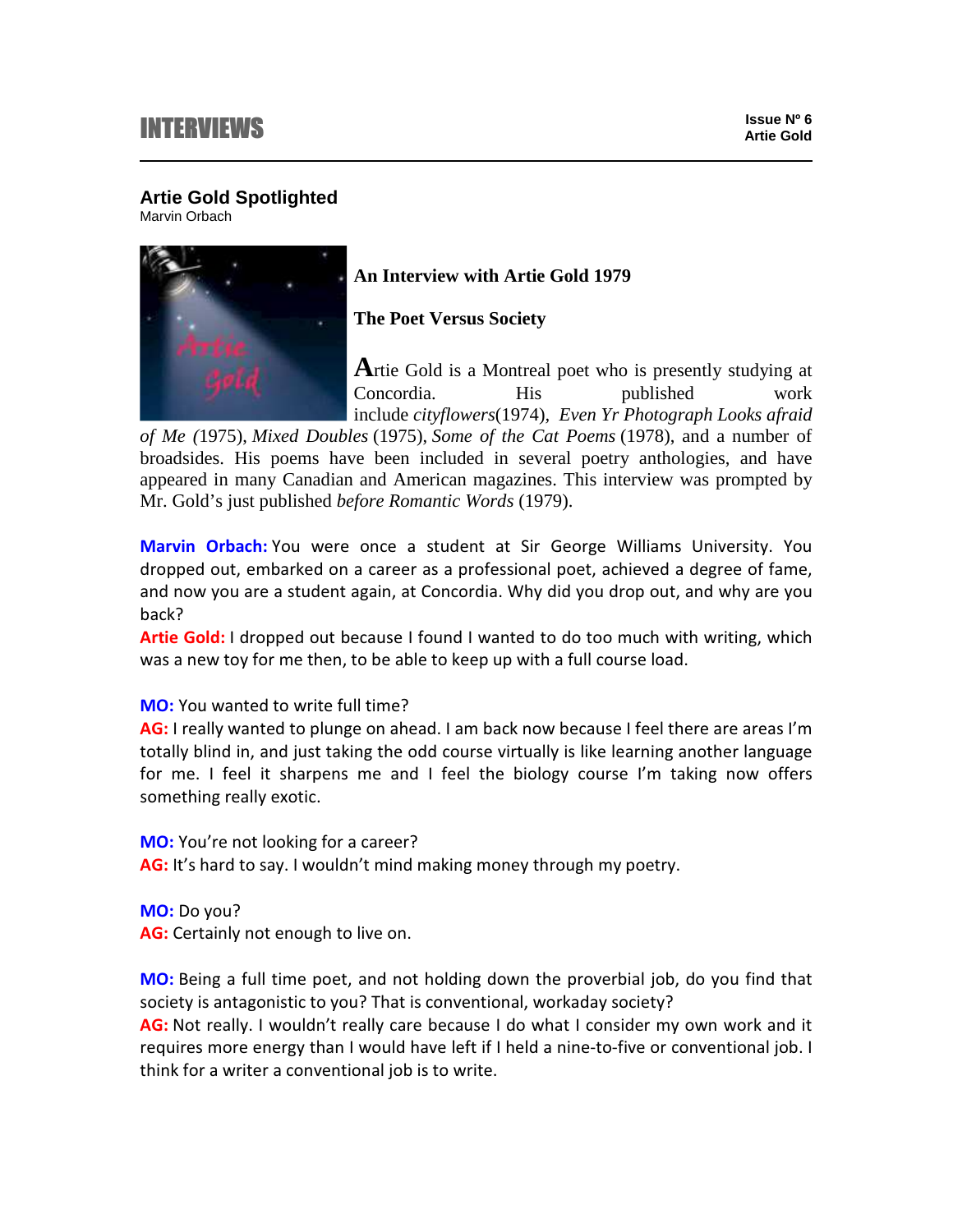**MO:** You're not concerned with what people think?

AG: I don't think I'd even hear them unless it was the case of an argument ad hominem.

### MO: Are you writing now while you are studying?

AG: Not a great deal. I do keep up a correspondence, and I constantly mull through half finished and unfinished poems and scraps to see if I can have something rise out of their ashes.

MO: As a creative artist, what value do you feel you have for society?

AG: This is a difficult question. I was talking with John Newlove once. We were discussing how we were affected by various reviews we got, and we were also discussing one's own reaction to one's work—not necessarily how it's structured to meet the world, but whether it's a tool or just an analogue unit sent out for somebody to study and interpret.

So poetry may be a liturgy or it may be just an object, and I think that's in the hands of the person who tries to use it. I think any poetry able to hold a person's interest has something of value for that person. I don't use poetry as a proselytizing device. I feel it's important for me to write because I have an urge, because I find energy in writing and a certain kind of energy called voice.

MO: Artie, I find your poetry to be very much alive, whether you are writing about felines or sex at thirty one. Do you labour long and hard at your craft to achieve this vitality, or do your poems come spontaneously?

AG: I do both in combination therof. Some poems I haven't been satisfied with. At times I fused two like poems together, seeing an identical music in each, and run one after the other, making each a stanza of a new poem, rather than two short poems in themselves. At times after having quite a session writing—writing twenty or thirty poems—I find I'm warmed up, and the next piece of work I do will have an evenness and a dynamicism (?), and seeing spontaneity that I couldn't achieve otherwise.



MO: To what extent may you be labeled an experimental poet? AG: I think the poet who doesn't use a scheme of poetry which has pre-existed, like rhyme or sonnet, in a sense is an experimental poet. Because he is dealing with new structures he has to invent as he goes about expressing himself. Generally when one thinks of an experimental poet one thinks of a sound poet or a visual arts poet who paints huge things on billboards. These aren't experimental things. They are side excursions into shamanism. In fact they mix poetry with something that is not poetry.

©Christian Knudsen

One of the needs of poetry has is to be constantly revitalized, and

it must aim at the centre and stay there. Probably only novelty is freshness, experiment is process. All experiments are the same in that they either succeed or fail, and they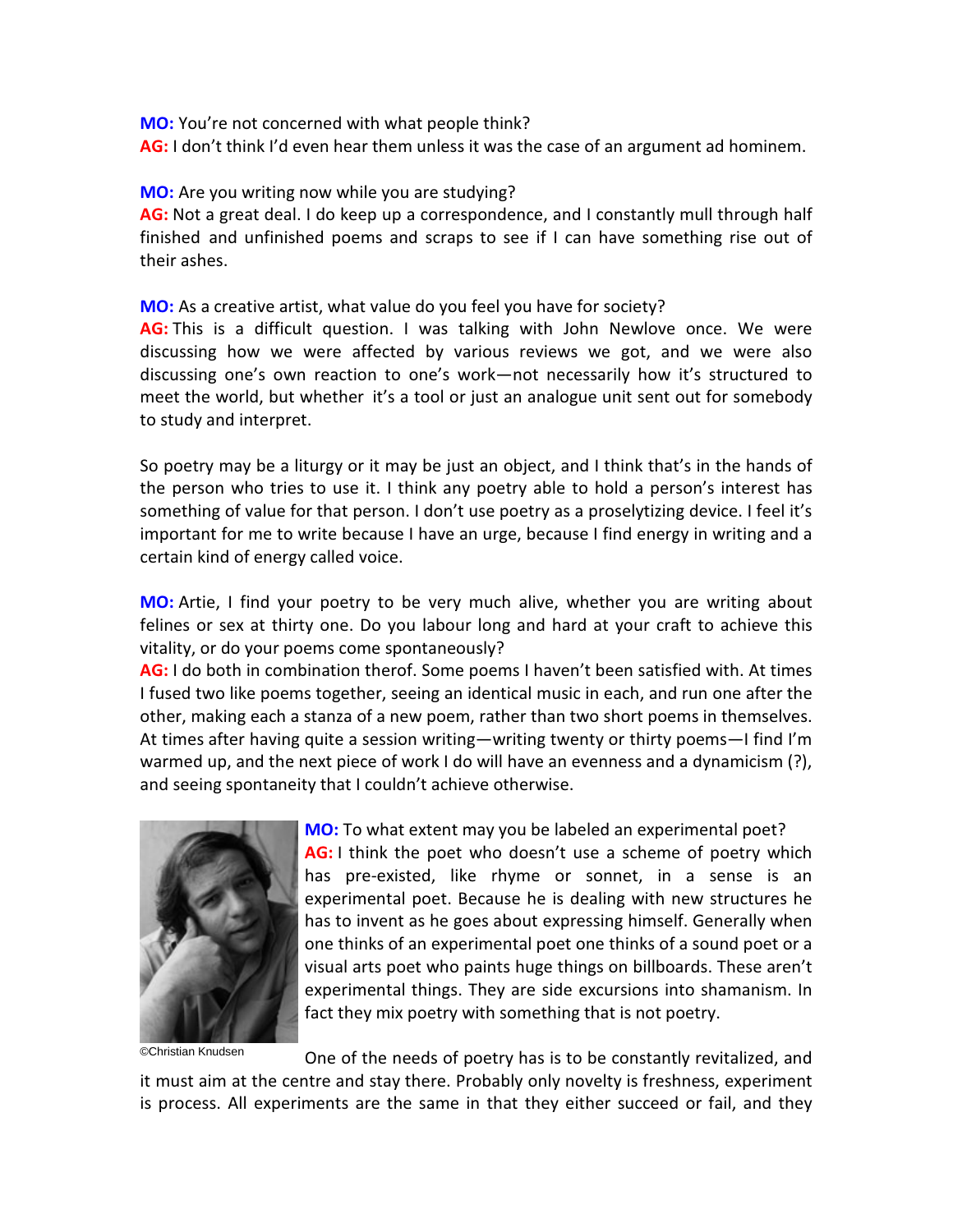usually have a clumsiness to them. In fact the experiment is the root experience which when proven to succeed should become the formula for the poem.

MO: Have you experimented with drugs, and if you have, has that fueled your work? AG: Psychiatrists and pharmacologists experiment with drugs. I think you can only experiment with drugs on an unwilling G.I. or on a cat. I've taken them at times. I find that sometimes a chemical stimulus can be a channel into a deeper experience, and can engage one's language and one's mind in a spirituality which may not be there in the straight expressing of one's thoughts. Charles Bukowski is a person who happens to get blind drunk before he does any writing. It's hard to think of that as experimenting.

MO: David Solway has called you "perhaps Canada's most prolific poet." What percentage of your total output do you think worthy of publication? AG: that's difficult to answer.

MO: What percentage do you publish?

AG: Probably one in every fifteen poems has some appearance, mostly in little magazines. Maybe one in twenty becomes a poem in a book.

MO: You have been accused of being overly influenced by American writers, and not being a truly Canadian poet. Indeed, one can see the Americans, Jack Spicer and Frank O'Hara, in your poetry. What is your answer to this kind of criticism?

AG: It's usually not very polite. When I consider what's here and what's there, and step forward to decide on a mentor, I fully intend to take the one that will benefit me the most, and whose work I respect, and I can't think of any Canadian poets who can hold a benzene torch to Frank O'Hara. He's dead and they can write all they want, they still won't get there.

MO: Do you find the critics sufficiently receptive to your work? AG: I don't think I've been on that butcher counter yet, or on that cosmetic assembly line.

MO: Do you find that friends pat each other on the back, in reviews? AG: Friends should pat each other on the back in reviews. Essentially, they should provide each other's poems to other people. These reviews should really be introductions to work they like.

MO: Artie, what do you think of poetry workshops? AG: I've gained a lot from one I was part of.

MO: Which one was that? AG: George Bowering's.

MO: In Montreal?